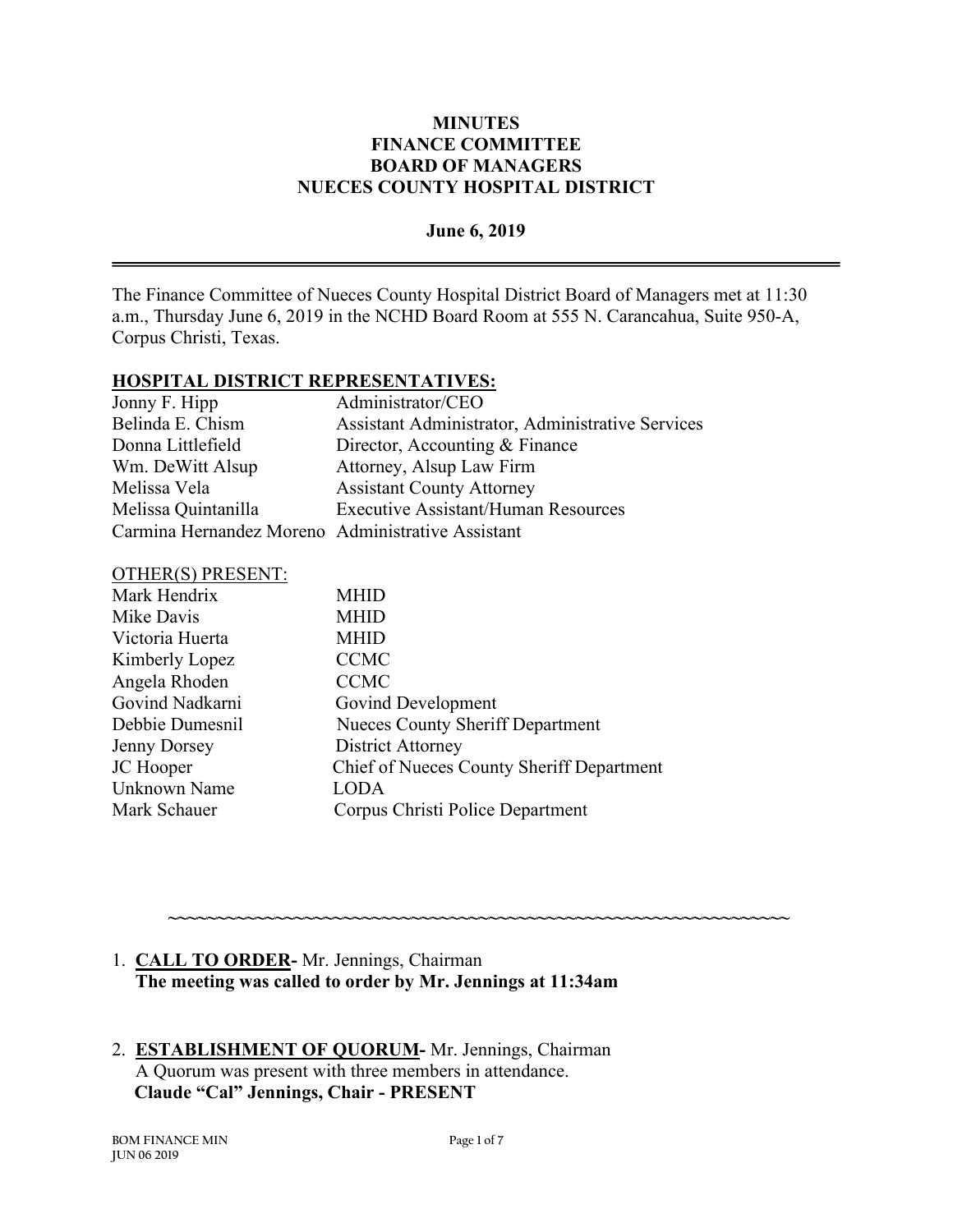#### **Robert N. Corrigan, Jr., Member - PRESENT Ted A. Daniel, Member - PRESENT**

### 3. **PUBLIC COMMENT**

None requested. Copy of "Request to Speak Sign - In Sheet" is attached hereto and made part of these minutes for information.

**\_\_\_\_\_\_\_\_\_\_\_\_\_\_\_\_\_\_\_\_\_\_\_\_\_\_\_\_\_\_\_\_\_\_\_\_\_\_\_\_\_\_\_\_\_\_\_\_\_\_\_\_\_\_\_\_\_\_\_\_\_\_\_\_\_\_\_\_\_\_\_\_\_\_\_\_\_**

### 4. **CONSENT AGENDA**

On motion by Mr. Jennings, second by Mr. Daniel, the Finance Committee voted to accept, adopt, authorize(s) ratify and/or recommend(s) by the following consent agenda **Items: A - C as presented below: MOTION CARRIED**

# **Approval for Consent Agenda was motioned and approved by Mr. Jennings and second by Mr. Daniel. MOTION CARRIED**

- A. Approve minutes of February 18, 2019 Finance Committee Regular Session meeting.
- B. Recommend receipt of summary information on medical and hospital care provided to the Nueces Aid population consistent with the CHRISTUS Spohn Health System Corporation Membership Agreement for calendar year-to-date ended April 30, 2019.

# **Copy of the April 30, 2019 Imputed and Adjudicated claims report is hereto and made a part of these minutes**

- C. Recommend receipt of summary payment information for current fiscal year-to-date:
	- 1) Medical services at Nueces County juvenile detention facility;
	- 2) Emergency medical services in unincorporated areas of Nueces County;
	- 3) Supplemental funding for Behavioral Health Center of Nueces County; and

4) Salaries, benefits, and supplies at Corpus Christi/Nueces County Public Health Department.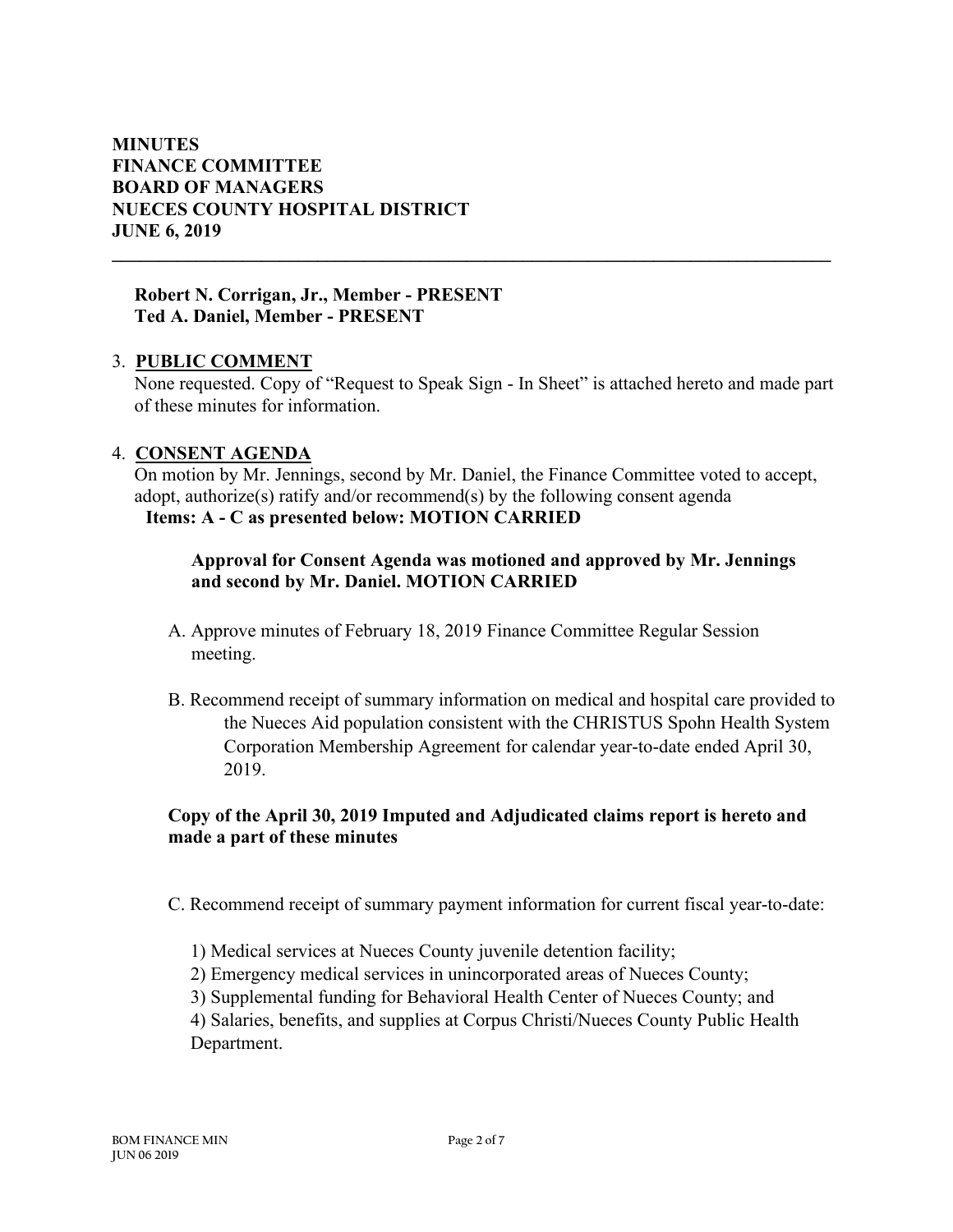### 5. **REGULAR AGENDA**

A. Recommend receipt of revenue reports relating to CHRISTUS Spohn Health System Corporation Membership Agreement for current fiscal year-to-date. *(ACTION)*

**\_\_\_\_\_\_\_\_\_\_\_\_\_\_\_\_\_\_\_\_\_\_\_\_\_\_\_\_\_\_\_\_\_\_\_\_\_\_\_\_\_\_\_\_\_\_\_\_\_\_\_\_\_\_\_\_\_\_\_\_\_\_\_\_\_\_\_\_\_\_\_\_\_\_\_\_\_**

**Copy of the Revenue report is attached and hereto for information and part of these minutes**

**A motion by Mr. Jennings, was presented and second by Mr. Corrigan that they accept the recommendation to be approved by the Board of Managers. MOTION CARRIED**

B. Recommend receipt of monthly statement of escrow amounts deposited and/or withdrawn by CHRISTUS Spohn Health System Corporation; deposits pursuant to and consistent with Section 3.9.7 of Amended and Restated Schedule 1 to Spohn Membership Agreement, a schedule to CHRISTUS Spohn Health System Corporation Amended and Restated Membership Agreement; receive statements for months ended February 28 - January 31, 2019. *(ACTION)*

 **Balance of Escrow Accounts were presented and discussed. Spohn obligation to achieve certain milestones related to transition with Memorial in 2012 per the Membership Agreement.**

**Copies of Bank of America Statements of investment period noted are attached hereto for information and made a part of these minutes.**

# **Motion was presented by Mr. Jennings, second by Mr. Corrigan MOTION CARRIED**

C. Recommend receipt of summary report of intergovernmental transfers made in support of local and other healthcare providers participating in Medicaid supplemental payment programs sponsored by the Texas Health and Human Commission year-to-date:

1) Texas Healthcare Transformation and Quality Improvement Program (Medicaid 1115 Waiver):

a) Delivery System Reform Incentive Payment (DSRIP) pool; and

- b) Hospital Uncompensated Care (UC) pool.
- 2) Disproportionate Share Hospitals (DSH) program;
- 3) Network Access Improvement Program (NAIP); and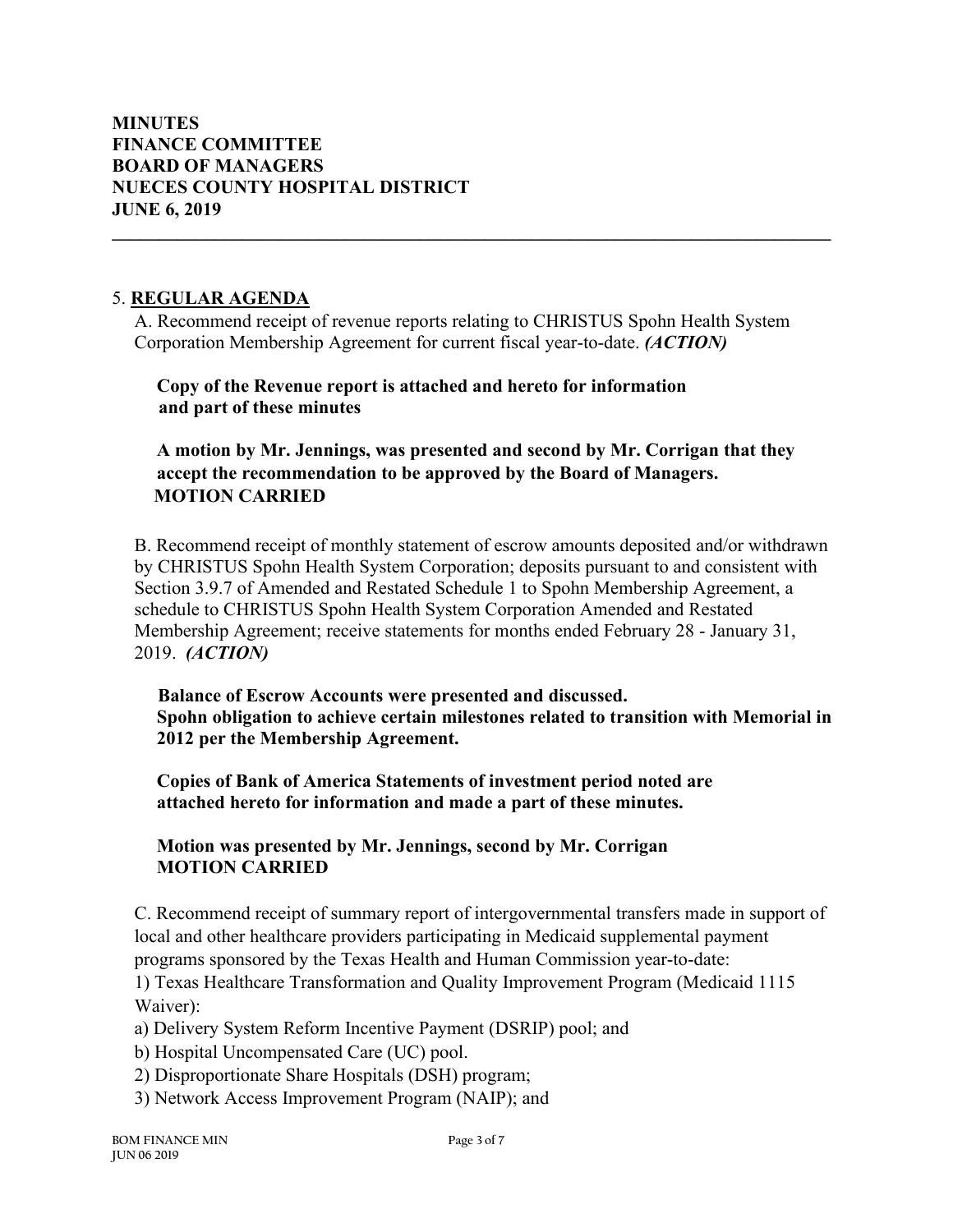4) Uniform Hospital Rate Increase Program (UHRIP). *(ACTION)*

**Mr. Hipp explained the purpose of the IGT's which explains the expenditures and where they are going and who the beneficiaries of IGT's are**.

**\_\_\_\_\_\_\_\_\_\_\_\_\_\_\_\_\_\_\_\_\_\_\_\_\_\_\_\_\_\_\_\_\_\_\_\_\_\_\_\_\_\_\_\_\_\_\_\_\_\_\_\_\_\_\_\_\_\_\_\_\_\_\_\_\_\_\_\_\_\_\_\_\_\_\_\_\_**

**Copy of IGT report is attached and hereto for information and made a part of these minutes. Motion was presented by Mr. Jennings, second by Mr. Corrigan MOTION CARRIED**

D. Recommend receipt and approval of unaudited financial statements for months and fiscal year-to-date periods ended January 31 - April 30, 2019. *(ACTION)*

**Financial Statements were presented and discussed. Copies of unaudited Financial Statements reports is attached and hereto for information on and made a part of these minutes.**

**Motion was presented by Mr. Jennings, second by Mr. Corrigan. MOTION CARRIED.** 

E. Recommend receipt and approval of investment reports and ratify related investment transactions:

1) Quarterly Investment Report for fiscal quarter ended March 31, 2019; and

2) Report of interim investment transactions for period April 1, 2019 to date. *(ACTION)*

Quarterly and Investments reports were presented and discussed.

**Copies of the Investment report for fiscal quarter ended March 31, 2019 and Interim investment transactions for period April 1, 2019 to date reports is hereto and made a part of these minutes.**

**Motion was presented by Mr. Jennings, second by Mr. Corrigan. MOTION CARRIED.**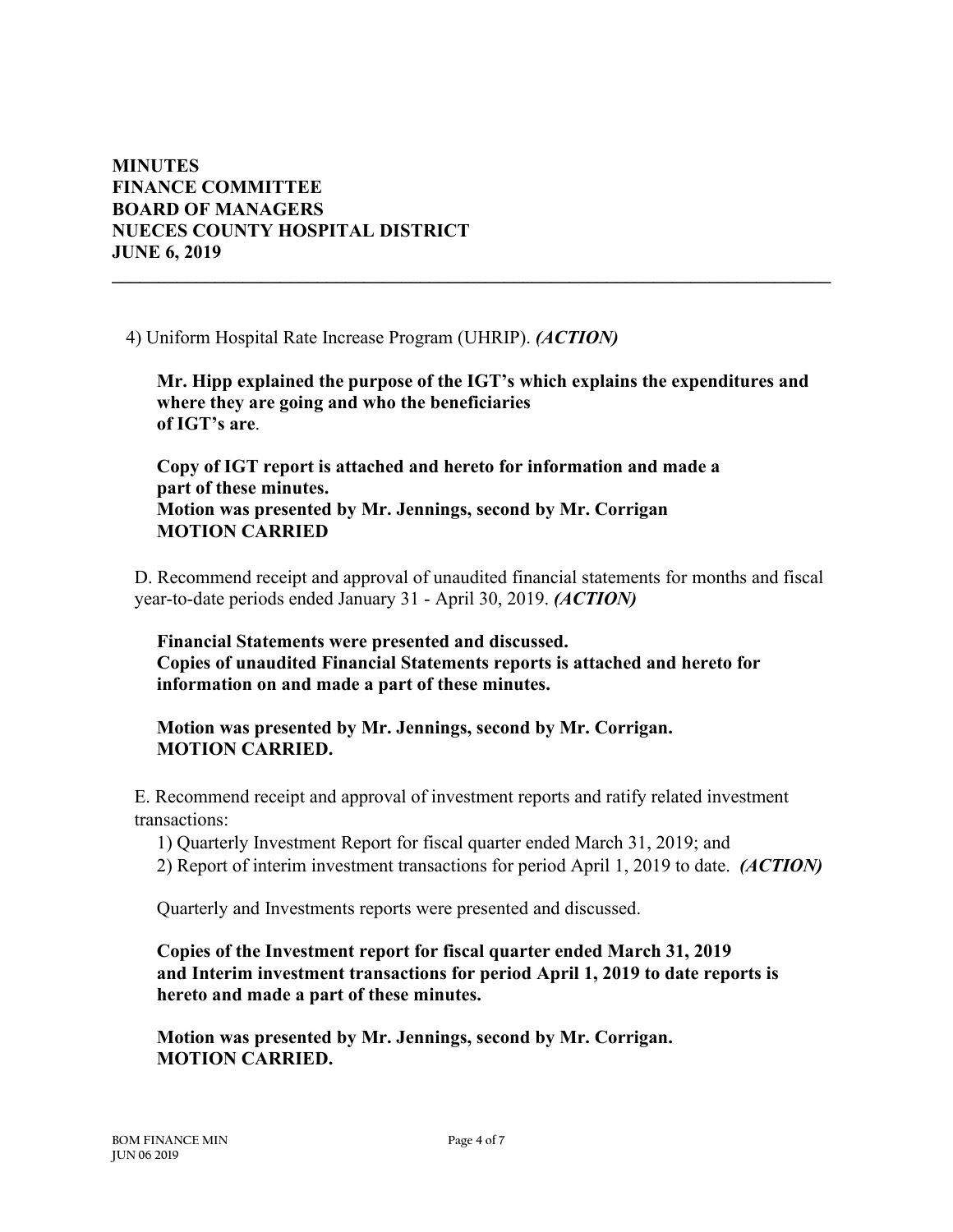F. Recommend adoption of Board of Managers Resolution relating to annual review of investment policy and investment strategies; adopt changes to policy and strategies to be effective August 1, 2019; annual review and adoption pursuant to Texas Government Code, §2256.005(e). *(ACTION)*

**\_\_\_\_\_\_\_\_\_\_\_\_\_\_\_\_\_\_\_\_\_\_\_\_\_\_\_\_\_\_\_\_\_\_\_\_\_\_\_\_\_\_\_\_\_\_\_\_\_\_\_\_\_\_\_\_\_\_\_\_\_\_\_\_\_\_\_\_\_\_\_\_\_\_\_\_\_**

**Mr. Hipp recommended adoption of Board of Managers Resolution relating to annual review of investment policy and investment strategies; adopt to policy and strategies to be effective August 1, 2019.**

**Motion was presented by Mr. Jennings and second by Mr. Corrigan to recommend adoption changes to Board. MOTION CARRIED**

G. Recommend adoption of Board of Managers Resolution relating to annual review and adoption of listing of qualified broker/dealers authorized to engage in investment transactions; adopt listing to be effective August 1, 2019; annual review and adoption pursuant to Texas Government Code, §2256.025. (*ACTION)*

**Mr. Hipp recommended adoption of Board of Managers Resolution relating to annual review and adoption of listing of qualified broker/dealers authorized to engage in investment transactions; adopt listing to be effective August 1, 2019.**

**Motion was presented by Mr. Jennings and second by Mr. Corrigan to recommend adoption changes to Board. MOTION CARRIED**

H. Recommend receipt of information on State Comptroller of Public Accounts' 2019 pro-rata distributions of Calendar Year 2018 income from Tobacco Permanent Settlement Trust Account; distributions pursuant to Texas Administrative Code, Title 25, Part 1, Chapter 102, Rule §102.2. *(ACTION)*

**Motion was presented by Mr. Jennings and second by Mr. Corrigan to recommend receipt of information. MOTION CARRIED**

#### 6. **ADJOURN**

 **There being no further business, the meeting adjourned at 12:00 pm.**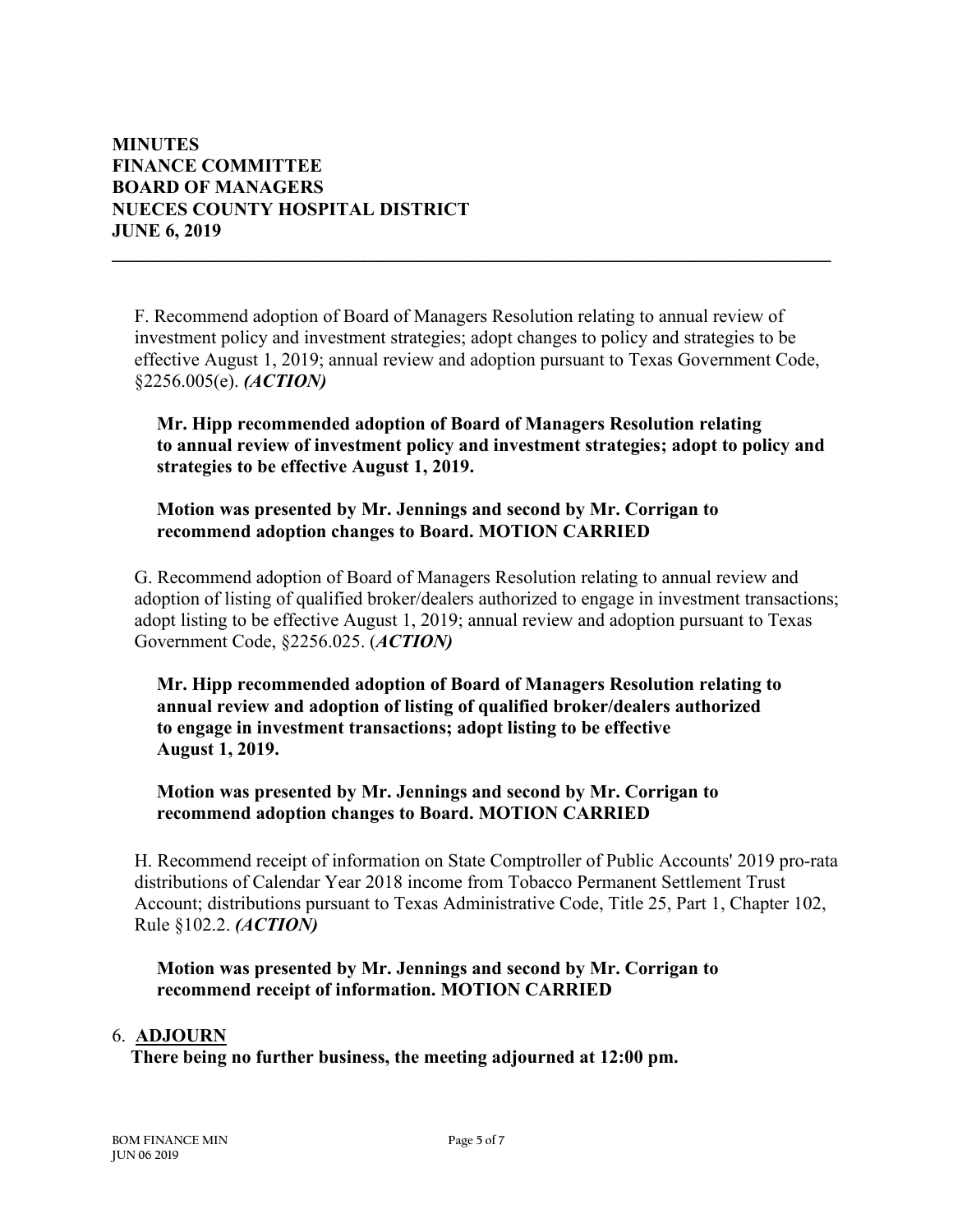7. Nueces County Clerk posting receipt for this meeting.

\* \* \*

**\_\_\_\_\_\_\_\_\_\_\_\_\_\_\_\_\_\_\_\_\_\_\_\_\_\_\_\_\_\_\_\_\_\_\_\_\_\_\_\_\_\_\_\_\_\_\_\_\_\_\_\_\_\_\_\_\_\_\_\_\_\_\_\_\_\_\_\_\_\_\_\_\_\_\_\_**